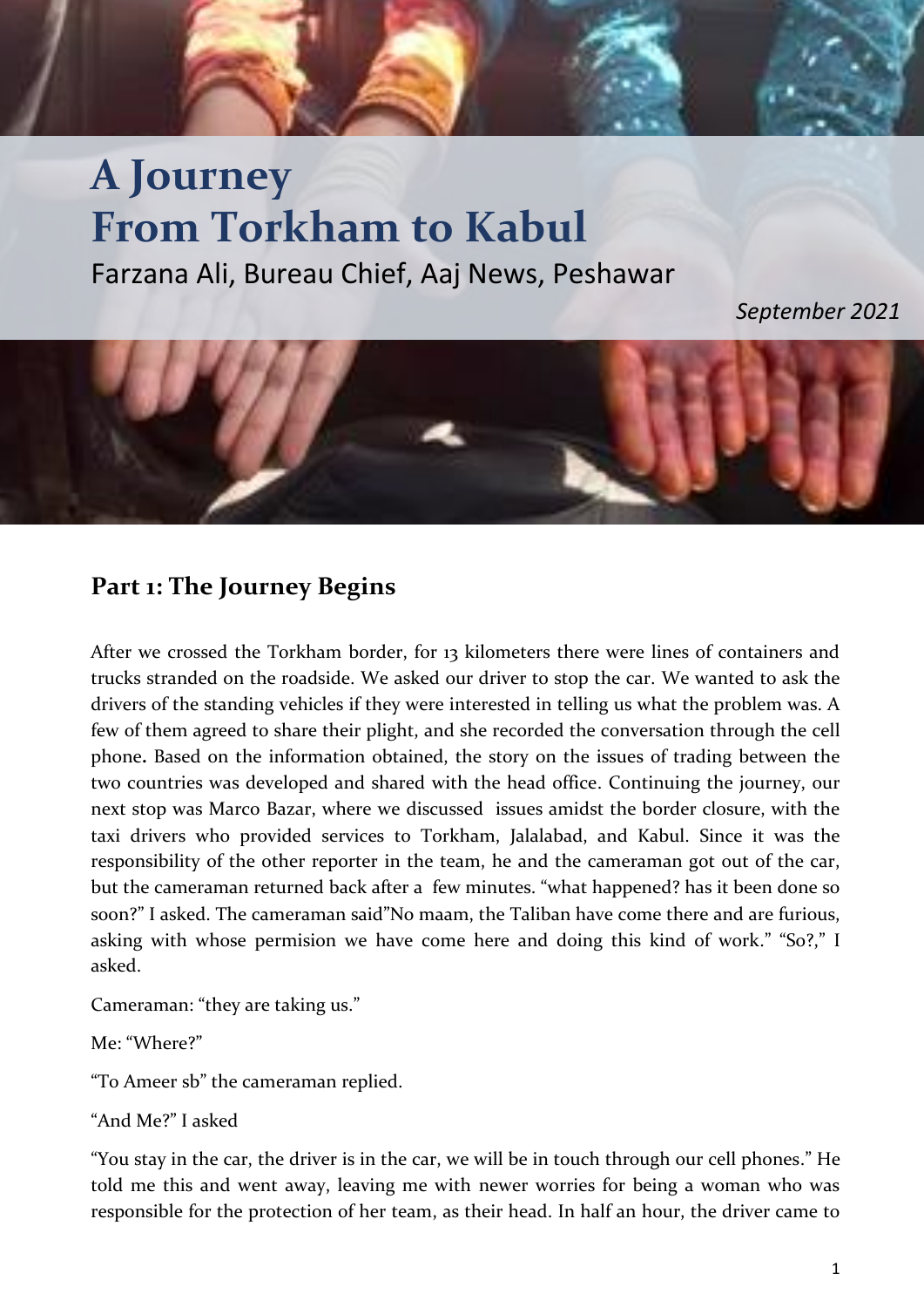the car and cursed us for getting into such a situation. He furiously stated that this was the Taliban's world now, nothing can be done without their permission, why did we come here. His fears held ground, as he was a resident of that area and had more knowledge and understanding of the issues about people and the Taliban. I tried to console him that once the Ameer sahib finds the reality about us, the matter will be resolved and we will be allowed to move. On my consolation, he shook his head, but the disbelief in his eyes told me he did not agree with me. After a while, the cameraman returned and asked the driver to move. I asked about the other reporter, "He is in the Taliban's car, they are taking us somewhere."

"Where?" I asked.

"I don't know, but they said they are taking us to their Ameer sahib"said the cameraman.

After driving for about ten minutes, we reached a hujra, where many people were already present. The driver and the cameraman went inside and parked the car in a secluded place so that I could maintain my purdah. After a while, a little girl knocked the window of the car. I pulled down the window. The girl asked me what I was doing there. I told her that I had come with a few of my companions. "Where are you going?" she asked me. I told her, "To Kabul!"

"Why have these people brought you here?". she asked.

"I don't know." I replied.

I asked her, "What is your name and what are you doing here?",

She told me that her name was Muzdalfa and that was her Hujra.

Why are there are so many people here," I asked her.

She told me that a jirga was going on there. While talking to me she was ducking down as if hiding from someone.

I asked her how old she was and who was she hiding from. She told me that she was 12 years old and was hiding from her uncles as they didn't like girls to come towards the Hujras.

"So why have come here?" I asked.

"My brother told us about you and your companions when he came home, so I came to see you." she said.

Muzdalifa asked me,"Are you educated."`

"Yes." I said

"How much." she asked

"Till the university." I replied.

"I am also fond of education but, my uncle does not allow me." she told me.

"Do you go to school" I asked her.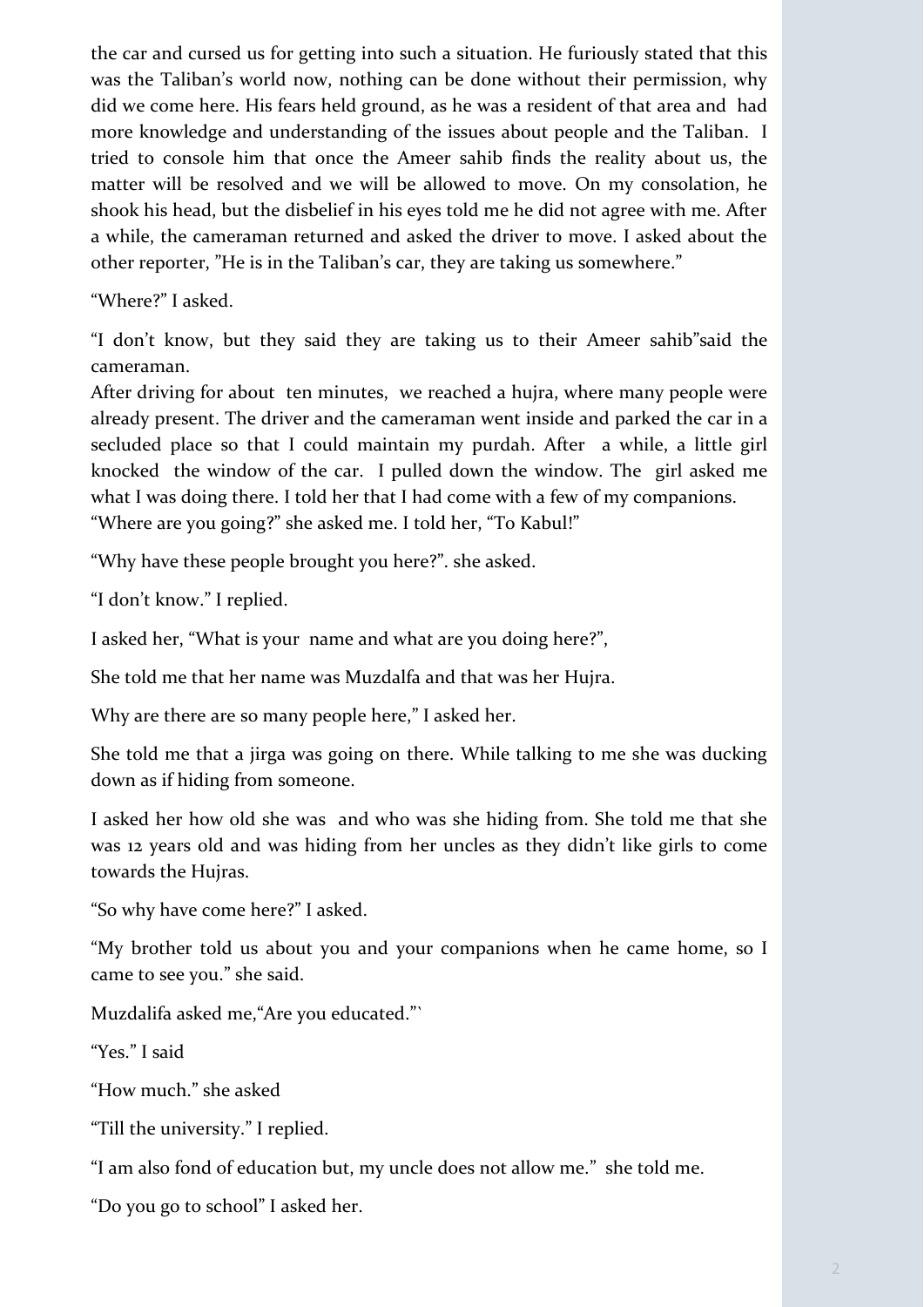"Yes, I am in class four, but I want to get a complete education, but don't know how will this be possible now." she responded apprehensively.

"When things get better, you will, don't worry." I consoled her.

She gave me a vague look and asked "do you think things will improve."

"I hope so," I said.

"But I don't have a hope," she added.

"Why?" I asked.

"My mother says stop dreaming and learn some housework, you will be married off in 2 to3 years."

During the conversation Muzdalfa's cousin, Ayesha came. She was of Muzdalfa's age. Shestood there quietly.

Seeing her hennaed hands, I said "let me take a picture of your hands." they agreed. I took the picture which made them very happy. Muzdalifah said she once came to Peshawar with her aunt and liked Peshawar very much.

When a young man approached the car, they ran home and I was alone again. An hour passed like that. An hour later, the cameraman and the driver arrived and the car sped off. I then asked about the reporter and got the answer that he is in the Taliban's car. "Why?" I asked. Because now they are taking us to another Ameer sahib.

"But where?"

"Do not know".

After a 20-minute drive, we were taken to an old dilapidated building in the mountains. There we were presented in the court of the Ameer sahib. Around us were young Taliban armed with heavy weapons. Some had grenades in their jackets. I was taken out of the car and taken to an old room. On one side of the room was an old filthy mattress, a small mat, and an old room cooler next to it, which was probably not used for a long time. There was not a drop of water in it but perhaps used as a fan now.

There were some boots by the window in the room, as well as a large number of military uniforms and jackets on the wall. Some uniforms also were tucked on the bricked shelves. The ceiling fan was shaking, more than giving any waft. The reporter entered in the room. I asked him. "What happened?"

"They need your ID and the office card." he said

"Why?" I asked

"They are saying that they have to send it to Jalalabad, through WhatsApp." he added.

*"Many hours passed like this. Once in a while, I would stand up and try to look out of the window, but when the armed men passed by, I would rush back and sit down."*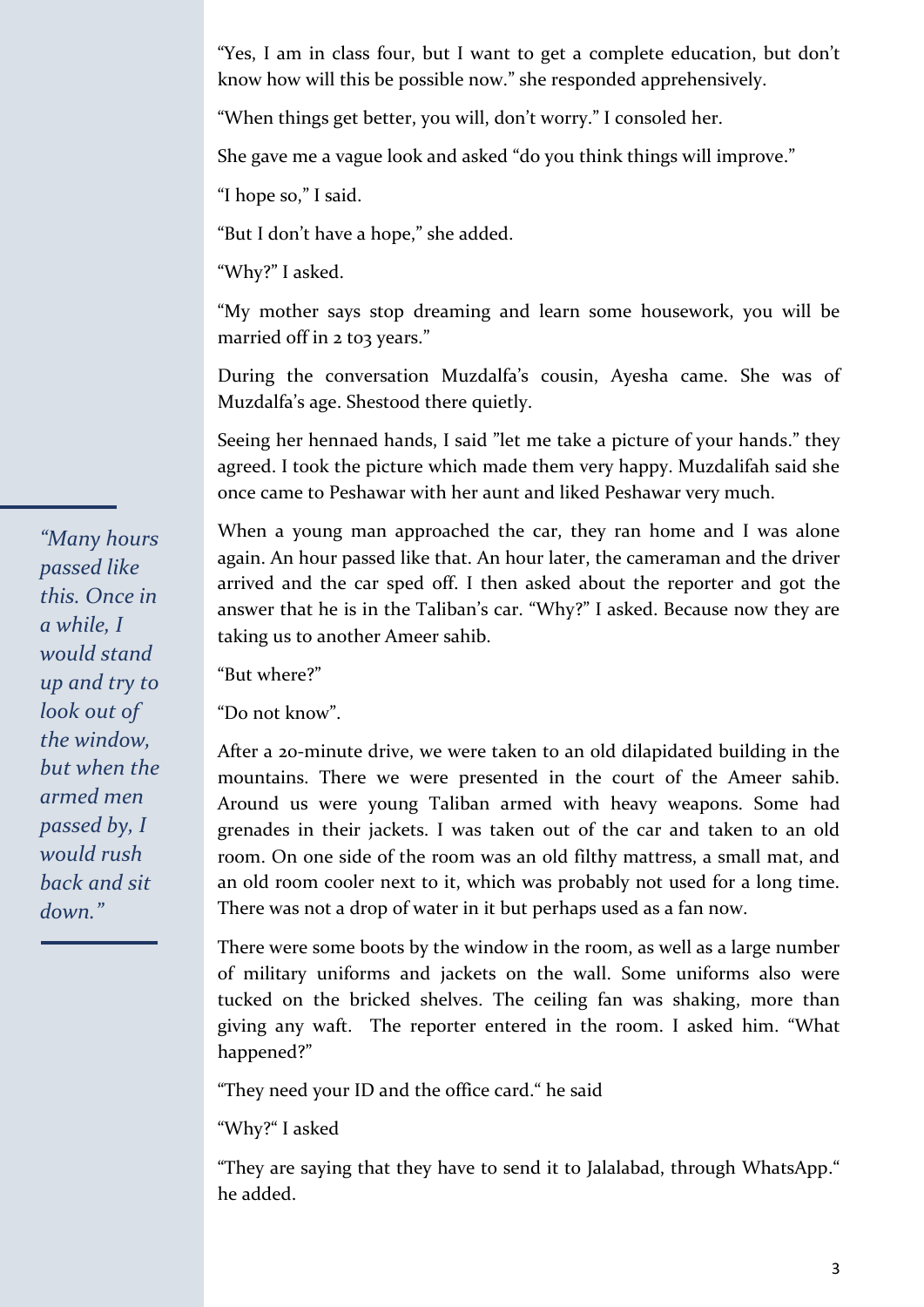I gave the documents to him and he whisked away.

After a while, he came to the room again and said "We are allowed to go."

"Where are we going?" I asked

"We will go to Kabul because he has told us to go there!" he said.

The car drove off and now our destination was Kabul. No one said a word for a long time. In the end, I dared to ask what was the problem. So my colleague said that there were two problems. One is "why she (I) had come without permission and the other was that the woman had come without a mahram with strange men."

"So what did you say," I asked him.

"I just kept quiet and listened to what they had to say. I tried to argue but Ameer Sahib rejected that argument stating that I was talking about the Quranic verses revealed before the ayahs about purdah, which carries no weight. You should know that you are doing something that is not permissible in Islam."

This essay consists of three parts, the remaining two parts of which will be presented soon.

*End of part I,*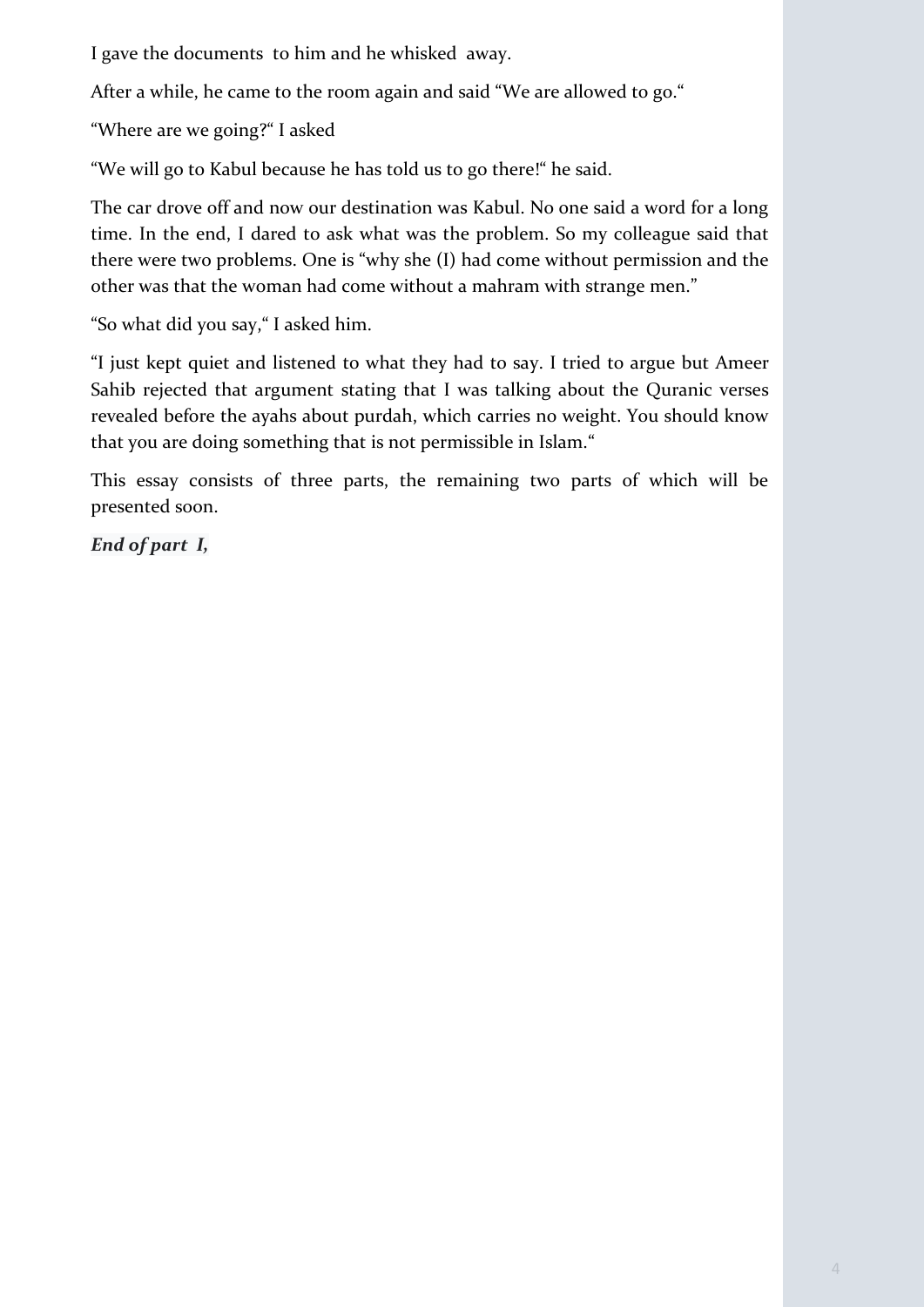## **Part II: The Journey Continues**

This was my third trip to Kabul. Before that, I had visited Kabul in 2011 and then 2014. But there was a big difference between coming now and then. The Kabul, Shahar e Naw, where you could see life everywhere was now breathing in the shadow of fear. Even inside a safe hotel, my colleagues were seen advising me to be careful while roaming around. When we went out for dinner, I started to look for the Kabul of 2014 while waiting in the queue for a place in a restaurant. This time on, the other way around most of the restaurants seemed to be waiting for customers.

There was a strange silence in the air, with many questions for which I had to look for answers. In my desire to go out in the same search, I left the bed as soon as the dawn hit the sky. I stood on the terrace and looked at the questioning faces of people residing in houses built on a mountain, and on the questioning faces of people wandering on the roads. After breakfast, I walked towards Shehr-e-Naw Park with my mobile phone to cover the displaced people, to first understand their plight, as I had written about the homeless (displaced) people of Waziristan, Mohmand, Bajaur, Khyber, and Swat. I wanted to hear from the displaced people first, who had become a big question in Kabul.

Before going to the park, my colleagues warned me that people here do not like Pakistani media, so I should be careful. The park was inhabited by people from Kunduz on one side, Takhar on the other, and Balkh on another side. Hurdles, more than often,come in the way for women from media, but at the same time getting access to women, one gets deeper information, a reality check, which men often hide under expediency.

Having experienced the same while talking to women, I even got answers to the questions which were making the presence of these IDPs dubious in Kabul. When I asked the woman from Kunduz why she left her house, she told me that when the fighting started in her village, some incidents terrified them and they fled. "What kind of incidents?" I inquired. They told me that during the fighting, some people broke into some houses, disgraced women, and forcibly took them away, which frightened them and they left overnight. "Who were the people who were doing such things?" I asked. After a few seconds of silence, my question was answered with "I don't know." I guess that meant no more discussion on it. A widow told me that one of her sons was killed in the war and the other was missing, while she and her four children had been lying under the sky for a month. "Why did you leave your home?" I asked her. The answer was "because when there was a battle between the Taliban and the government, rockets fell on the homes and also on my house, which frightened us. I am a widow, what could I do to protect my children, so we just came out with the locals, but here now we are starving, lying under the open sky. We have to pay Rs 5 as a toilet fee, we

*"Hurdles, more than often,come in the way for women from media, but at the same time getting access to women, one gets deeper information, a reality check, which men often hide under expediency."*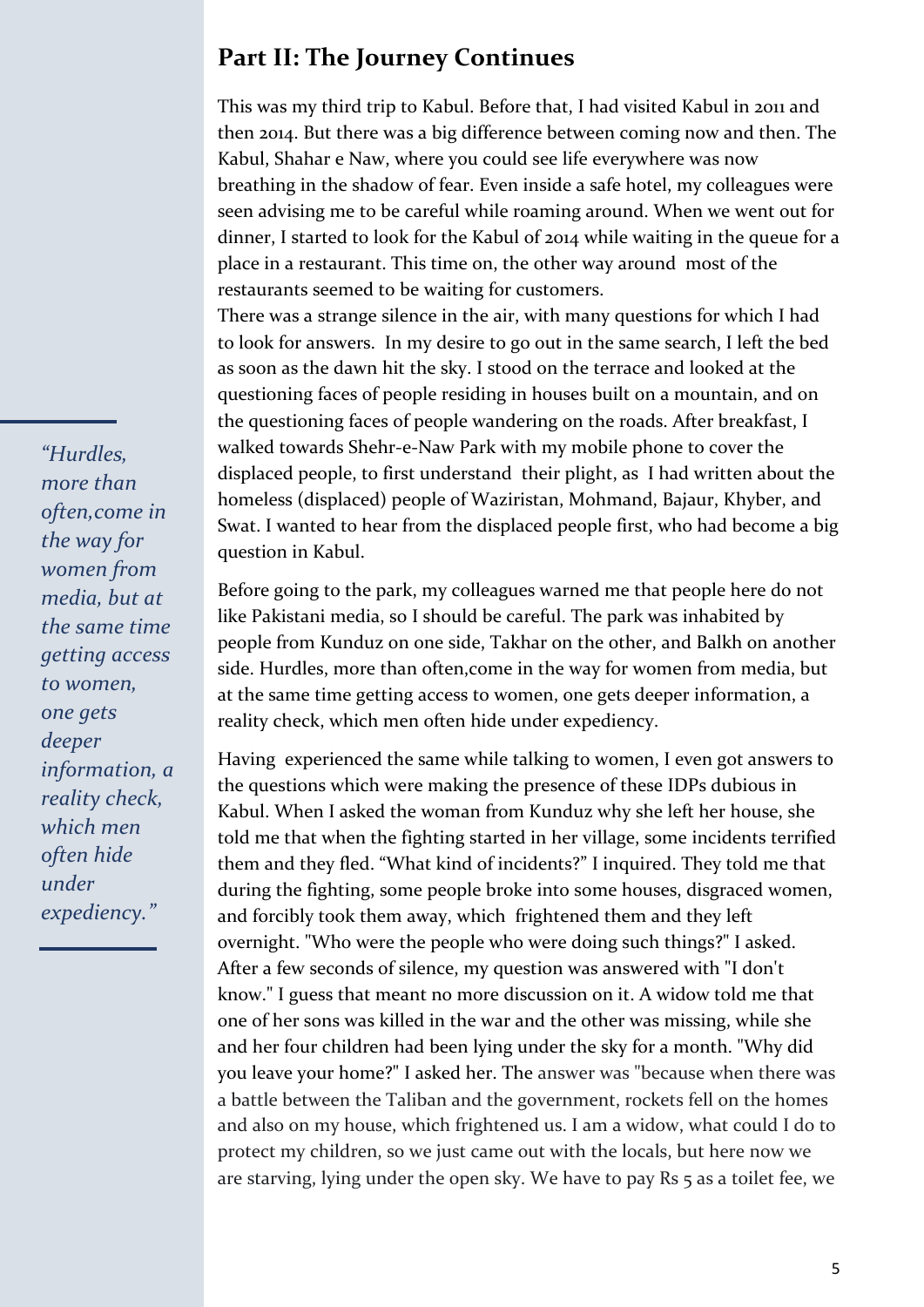don't have drinking water. We get something if a believer of Allah comes, and gives us something."

"Then why don't you go back home. Isn't there peace now?" I asked her. "Well, is there peace?!" she responded to my question in a question.

"Why? do you have any doubts?" I asked her. "Now what can I tell you! All you have to do is tell someone to solve our problems and give us protection." I thanked her and took a step back, she asked, "Will you help us?" I reassured her that I could take her voice to the organizations that could help her.

The eyes of 500 families were fixed on me. Someone was writing down his phone number on a piece of paper and giving it to me. Someone wanted to get them help. Stranded under ceilings and walls made of colorful cloths, these people face a new journey every decade for the last 40 years, sometimes inside the country, sometimes across the border, where after 40 years, they are still refugees.

After finishing our work we walked on our way back to the hotel to record some footage on the way. As we walked, time and again, a tiny hand would grab the corner of my abaya and stop me to give small chits, asking for help. Reaching the hotel gate, my hand was filled with pieces of paper which were just pieces of paper for us, but bread for someone, roof, or medicine for others.

Our second story was about a women's park in Kabul, built during 2014, with a women's restaurant, where only women worked. There were offices for businesswomen, gyms, and shops run by women shopkeepers. But today a Talib was sitting with a gun at the gate. Everything inside was locked.

The third story was of a common man in the bazaar who believed that although peace had prevailed with the advent of the Taliban, business and commercial activities were in turmoil owing to the uncertainty about the future; the investors seemed to be uninterested. On the other hand, the common man had not enough to spend. Everyone was just spending on bread, vegetables, and other necessities of life. His argument made sense because we saw malls and big shops empty or closed down.

I saw some young men standing by the car discussing the policies of the new government and the rise of the Taliban. I asked the driver if he could ask them to give me an interview on camera. Two of them refused but one of them agreed. He was a student of political science at the university; seemed apprehensive about his future.

"What is your real concern?"

"My biggest concern is whether I will find my destination in this country; if in such a situation, educated young men like, me with progressive mindset, will find any space?. These were the questions that bothered me." The same was true of other young people who were probably outside the realm of the ideology that now ruled their country. The concern of these young people was justified because those who think differently in a particular circle are always disliked. I was well-aware of the feelings because I am from Pakhtunkhwa.

*End of part II,*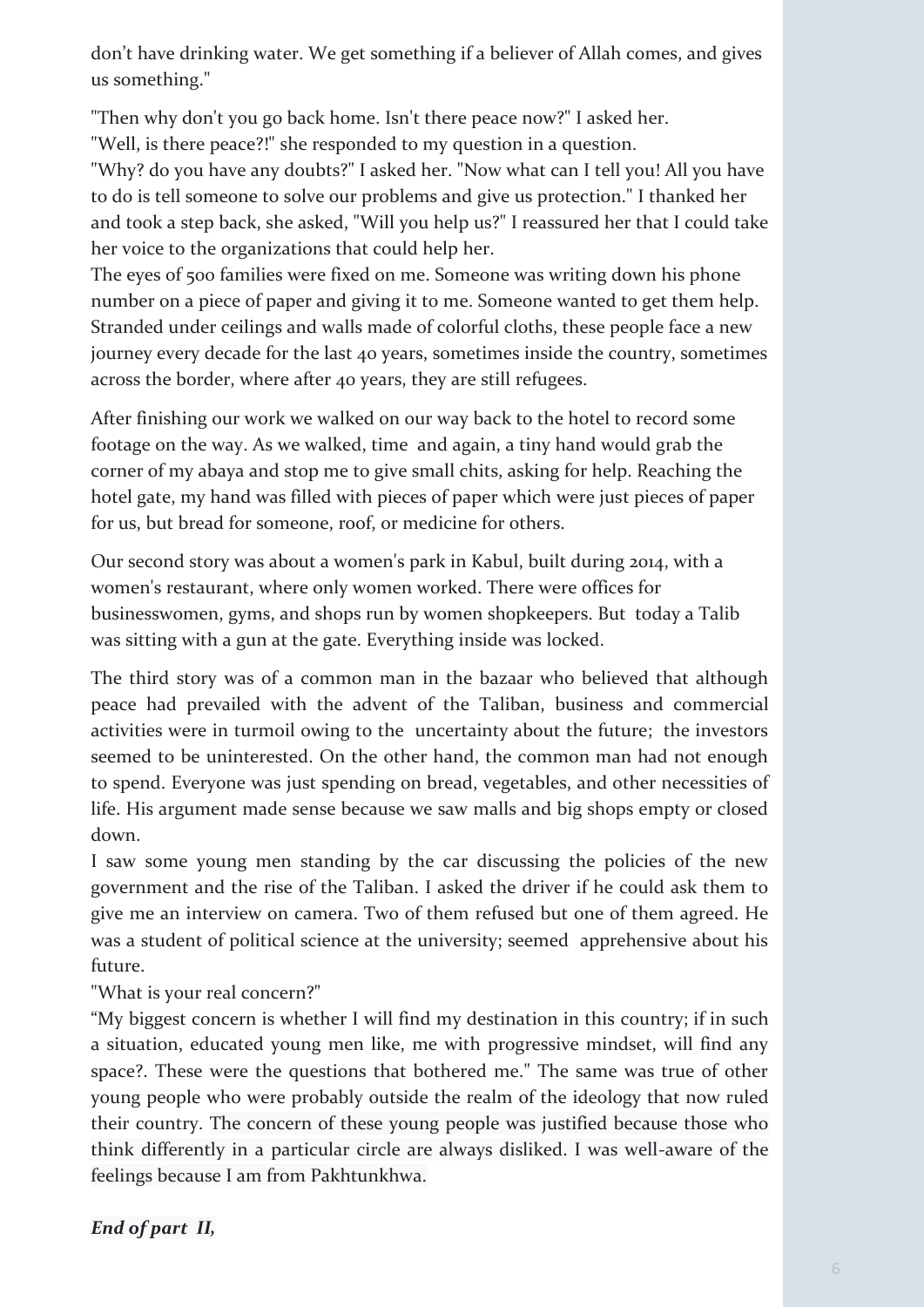## **Part III: The Journey Continues Torkham to Kabul**

We had our second night in Kabul. During the stay, we met many people including men and women but it was important to know the thoughts of working women about the prevailing situation, as well as the views of housewives. The decision to go inside a house and talk to women seemed to be a good idea, because housewives told us what working women were a little hesitant to tell. Darsheela in anonymity told us everything, from the cables shut down to the closure of malls, and the realities of Kandahar and Kunduz.

"There is an opinion about the Taliban that they have changed. Do you agree with that opinion?" I asked her. "It's your second day here. You're roaming in the streets and alleys. What do you think?" she asked a question to my question.

"It was difficult for me, of course, but I want to know the opinion of those who live here," I said.

"They have not changed. They are treading slowly so that the world can feel changed.".Darsheela said.

"Did you go out after August 15?"

"Yes, we went once." She said.

"So how did it feel?" I asked.

"There are a lot of Taliban in our area, so there was fear, but we went around in a car and came back home." She replied.

"You have a daughter? has her school opened?" I asked.

"It opened yesterday. She attends a private school, but since she is in fourth grade, her school is open, but classes for children above the sixth grade are still closed."

"Why?"

"They are older children and co-education has been disallowed?"



"And public schoosl?"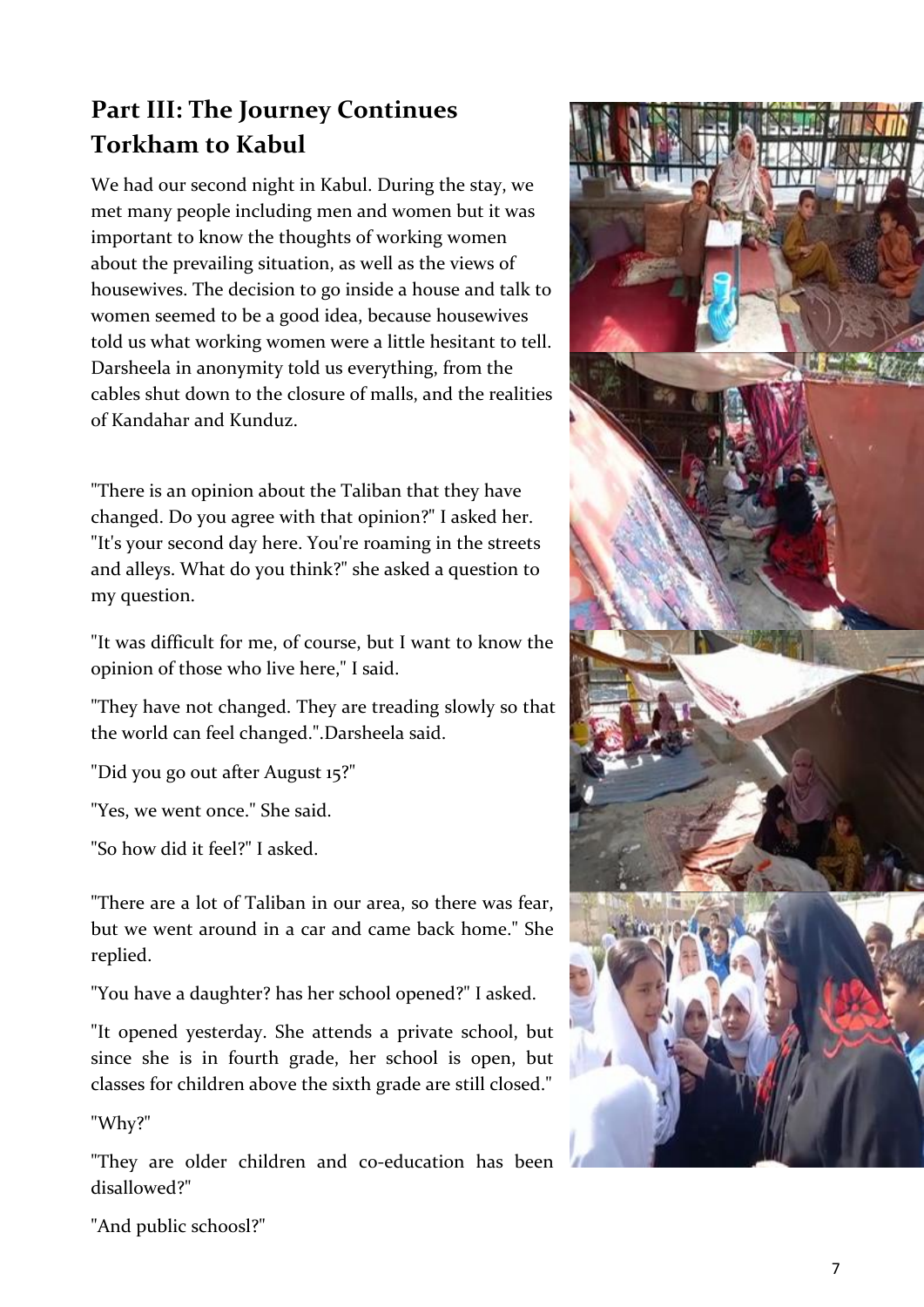"It's the same there. The rest is open until the holidays."

Darshila suddenly said, "May I ask you something?" "Yes of course!"

"When your Prime Minister Imran Khan came, he said that he would make Pakistan, a state of Madinah. He did not make it there, but he built it here."

"He didn't make it here. These are your people who have been struggling for 20 years." I saw her smiling sarcastically.

"People are ours, but" ....." but when she got to the point, Kabul rock*ed* with the crackling of bullets.

"What's going on ?" I looked at the woman with questioning eyes.

"Looks like Panjsher has fallen to Taliban !!!" she worriedly said.

I picked up my mobile phone and called one of the Afghan journalists. "Sister, any service!" On the other hand, I asked, "Why these shots? Is there any news of Panjsher?" ….I will tell you."

"Yhank you." The firing was so intense that Darshela's 8-year-old daughter, who was in the same room with us, knelt. "The girl is probably scared said the mother.

"Our children have become mentally ill, sometimes they hear explosions, sometimes shootings. Everyone gets upset." she said in a tearful tone.

Meanwhile, she assured her daughter that everything was fine. It was nothing, just a little firing.

Of course, it was not a little firing. The intensity and duration of the firing increased. Meanwhile, my mobile phone rang, the Afghan journalist told me that there was a rumor about Panjshir although the Taliban had not confirmed it yet. Yes! However, instructions have been issued by Zabihullah Mujahid to stop firing. If any further information came, he said he would contact me.

When I saw the Twitter, Pakistani media reported that Pansher was conquered; Red screens and a lot of scrobbling.

Darshila also connected to the Pakistani channel on mobile. "Have a look. It has not been confirmed here, and they have already conquered it. There was that same irony in Darsheela's smile that I felt while talking about the Prime Minister, a while ago.

*"Now that women have become aware, they need rights and inclusion in every walk of life. If they*  don't, get *that it will be difficult for the Taliban to carry on.* 

*Right now, people are silent, but this silence will not last long."*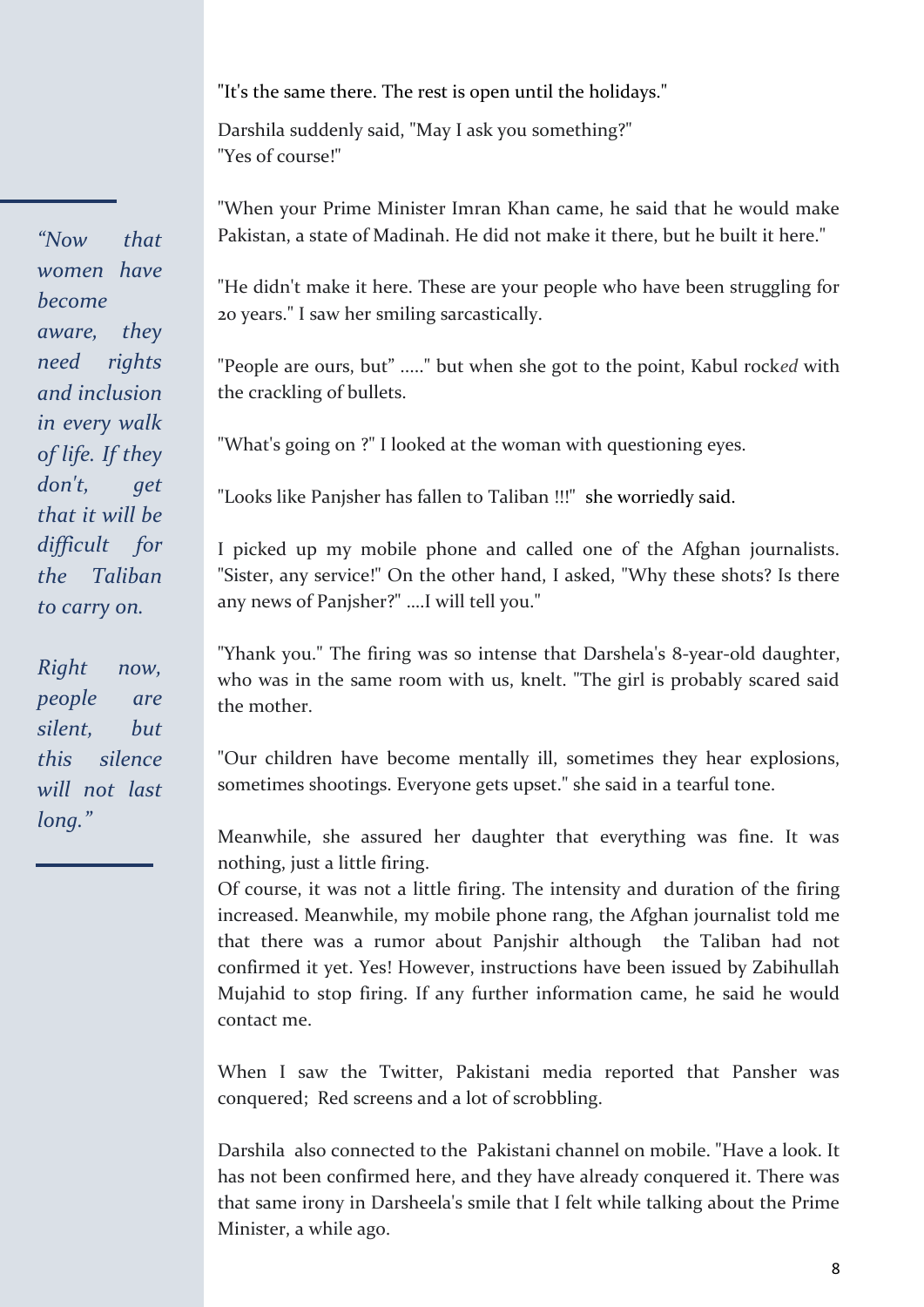Let's see what the Afghan media is saying, I inquired.

She visited the sites of some media houses and news agencies on her mobile but found nothing.

"Nothing has happened it will happen if it has to," she said irritatingly. "Will it happen?" I asked.

"Yes, it will happen if all this could happen, that will too." she laughed.

."Yes, of course, it will, but where will it be, how will it be?" I asked

A simple woman who had some education but was born two years before the defeat of Russians, Darshila, who witnessed every era from the arrival of the Mujahideen, the Taliban, and the return of the US, she knew it all. She had internet access, she was connected to Pakistan, sometimes to Kabul, and her parent's home in Kunduz. What was hidden from such a woman?

I asked her ... "Do you think this system will work?"

"Yes, it may take some time, but those who are not taken along will do their job. It is not difficult to take capture this land, but managing affairs is a difficult task and they (Taliban) have a lot of problems to resolve. Now that women have become aware, they need rights and inclusion in every walk of life. If they don't, get that it will be difficult for the Taliban to carry on. On the other hand, girls want education, they want to move on, but they are also locked in their homes. So all these problems have to be solved. Right now, people are silent, but this silence will not last long."

It was one o'clock in the morning and we were talking. In the morning I had to go to some schools so we thought we should go to sleep now. There was silence, stillness after the savage firing had made the night even more mysterious.

As soon as we had breakfast in the morning, we started walking towards the Khushal Khan area where there were two government and one private school. First, I went to the private school. The principal was a man, while the teachers were both women and men.

After the initial greetings, I introduced myself and explained the purpose of my visit. After listening carefully, he very gently apologized and said that a video statement is not possible but, they would answer any questions."But why not video?""There are two reasons for this. One is that we are employed in this school. The owner is someone else who is not here at the moment. Second, since the policy of the Islamic Emirate is not clear yet and their statements are changing day by day, we do not want to aggravate our problems by saying anything controversial."

"Let's just talk." I had to compromise.

"Yes of course."

"When did the school open and what is the position?"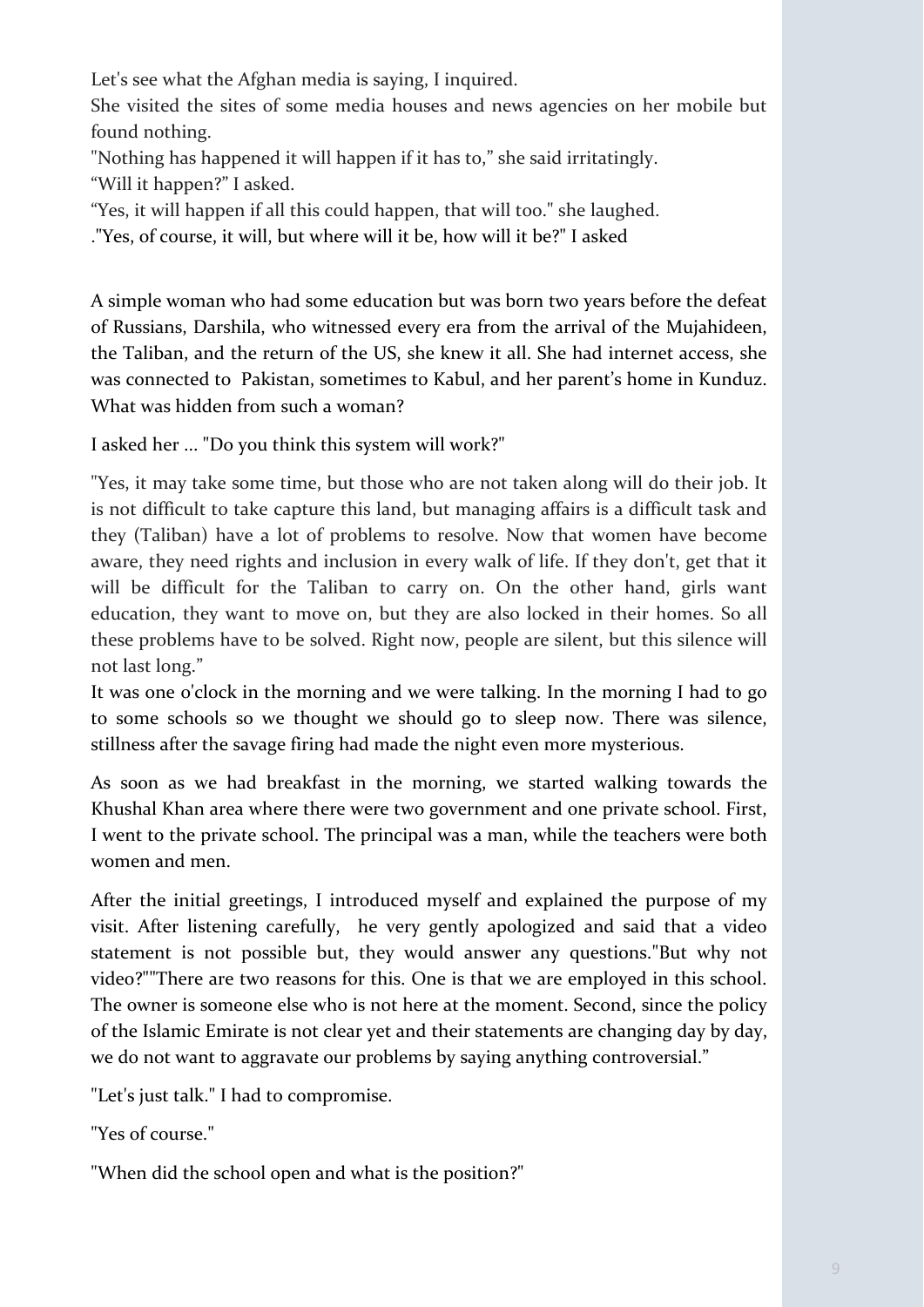"Our school is up to 12th class but we have only started classes till 6th since yesterday as the rest are not allowed yet."

"Do you have a co-education system?"

"That's why it's currently closed."

I asked the female teacher if her life had changed.

She laughed and looked at the principal and said, "You see me and my clothes everything has changed. I'm scared to leave the house but I can't quit my job because I have to run the house."

When I got out of there, I saw government school buildings facing each other at some distance.

Some classes were taking place but most of the rooms were closed. Female teachers were teaching in the classes.

The teacher from a public school also told us almost the same thing that a private school teacher told us. But the teachers here said that in the last 15 years the number of girls coming to school has steadily increased which was a very positive thing for a country like Afghanistan. "Hopefully, that continues because any obstacle will push us backward which we do not want"

After visiting the schools, we approached the owners and traders of some pharmaceutical companies whose businesses were on a constant decline.

"Did your delegation have any discussions with any responsible persons?" I asked.

"Yes, I received threats and if I spoke against anything, I would be punished according to Sharia." The vendor said.

"What does it mean? If the market runs, it is in the interest of the country. If the market runs, the country will run." I asked.

"It's you and me who think that way. They do what they want and do not allow dissenting voices or questions." I said.

"By the way, they have even announced a general amnesty, so there is no question of taking action against anyone."

"A general amnesty means a common man, but targeted killings continue. They just don't let anyone know." He added

The businessman said that if things did not improve in a year and a half, he would shift his business to Tajikistan or Dubai.

*"I was thinking that to improve the economy, it is necessary to take the country's business community into confidence, but here this class which is being intimidated, and that will surely harm the market."*